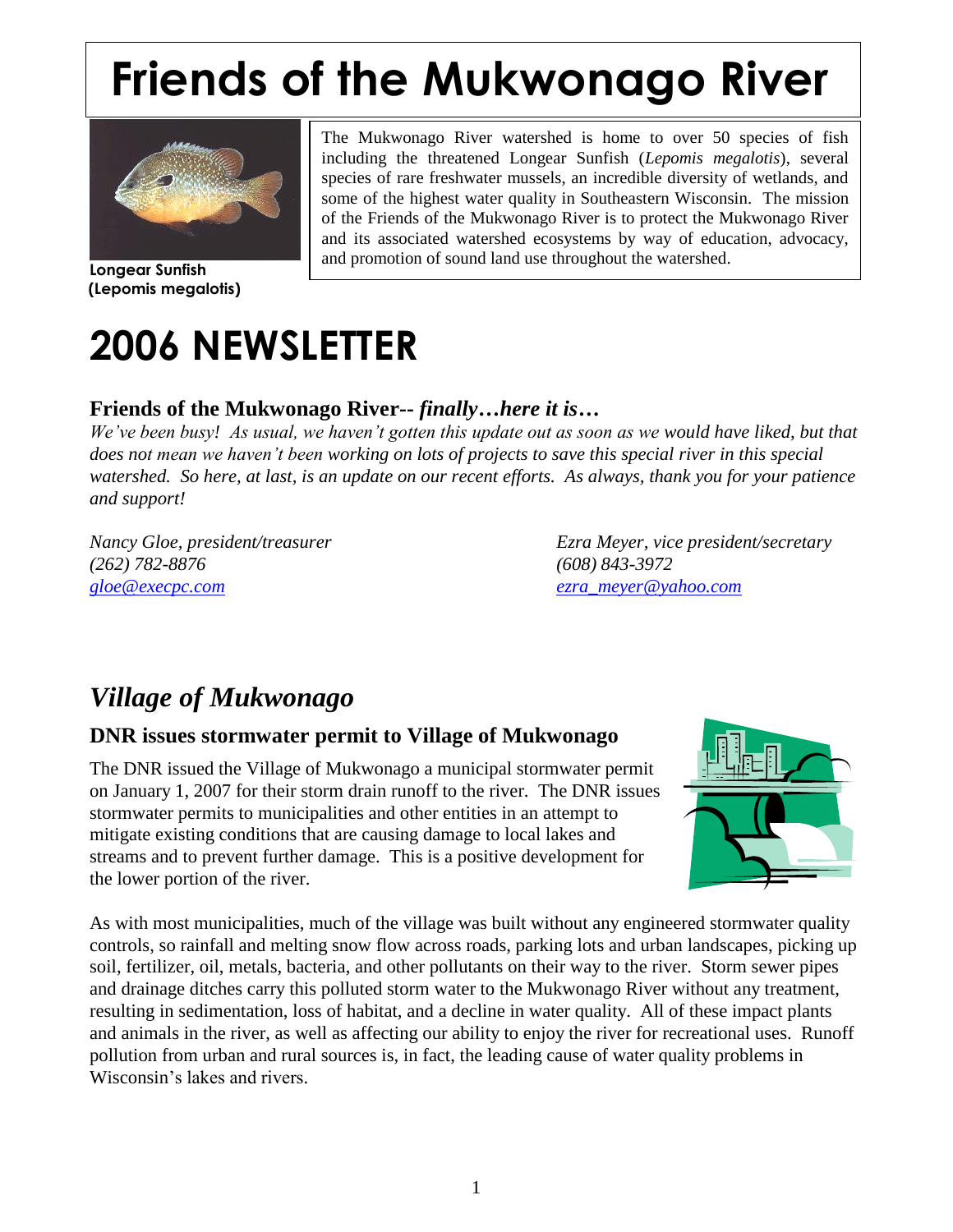We expect that the permit will, at the very least, require the village to reduce its sediment load to the river, through a stormwater monitoring program which would determine pollutant sources and reduce pollution. Under a permit, pollutant sources can be controlled by various methods such as street sweeping, de-icer (road salt) management, "catch basin" cleaning, residential leaf and grass clipping collection, management of lawn and garden fertilizers on municipally-owned properties, etc. Public education and involvement and illicit discharge detection and elimination are also required by the permit.

Further, in the future, the village will need to "promote environmentally sensitive land development designs by developers and designers." This may sound familiar because it is exactly what we've been asking of all major developments in the watershed for the last several years.

The village is already doing some of the things that will be required under the permit, such as construction site erosion control, a program to "rehabilitate" leaking sanitary sewers, and apparently some street sweeping and catch basin cleaning. They also included a high quality stormwater management system in the design of their "Gateway" project (where Wal-Mart, Home Depot, and the Waukesha Memorial Hospital are now located).

For the first five years of the permit the village would be required to generate an annual report on their progress, and "the public shall be encouraged to review and comment on the report." We certainly will!

In our last newsletter, we (and the Waukesha County Land Conservancy and Waukesha County Environmental Action League) sent letters of endorsement to the DNR for two stormwater grant proposals on behalf of the village for stormwater management planning and to study the feasibility of stormwater utility districts. The stormwater management grant was awarded. This grant will fund studies which will provide data and recommendations to accomplish some of the work described above. DNR staff has informed us that the village is starting work on this plan.

The second grant, which didn't get funded, would have provided a "feasibility study" to determine if, and how, a stormwater utility could work in the village. A stormwater utility has the ability to tax those who generate stormwater runoff, particularly those who generate larger volumes of runoff. This means that a stormwater utility will always have dedicated funding, which ensures long term maintenance of storm water management facilities and consistent attention to the issues related to stormwater.

Additional stormwater utilities need to be formed in the village. For example, our repeated requests to Wal-Mart to clean out the solids from their neglected retention pond at their old facility largely fell on deaf ears. Although there is a retention pond (that was considered state-of-the-art many years ago) serving the old Wal-Mart building and its parking lot(s), along with other nearby businesses, it is largely ineffective due to outdated technology and lack of maintenance. A stormwater utility would tax the property owners and use the funds to conduct the necessary maintenance. (More on the village's first stormwater utility, covering the Gateway area appears in the next article.)

While the entire river is of great importance, one of the most diverse and ecologically important parts of the river is the section passing through the Village of Mukwonago. This part of the river is also the most imperiled due to the recent intense level of development in the village. Contact us for our video (now available on DVD!) to learn more about how this special resource came to be.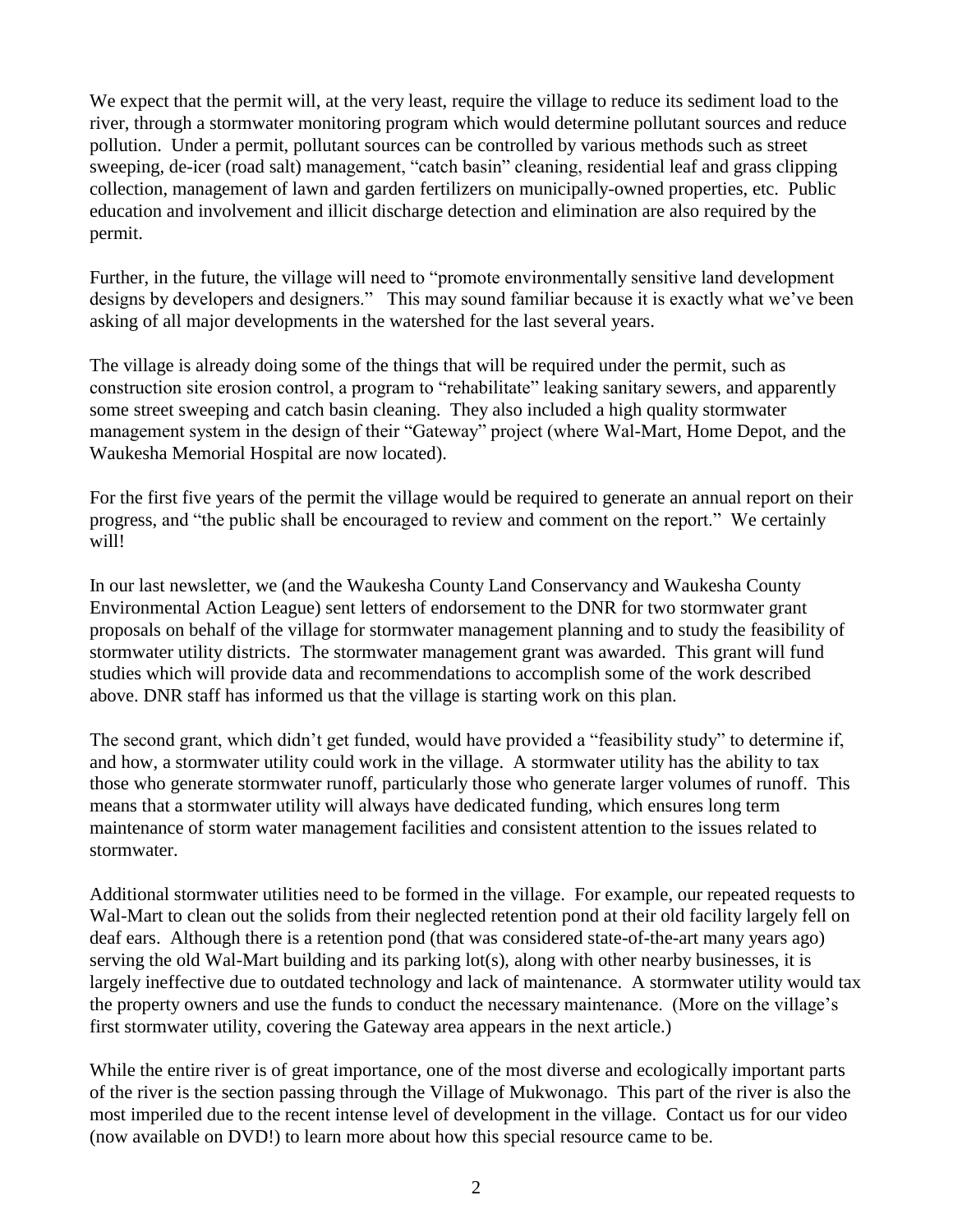#### **Village approves first Storm Water Utility District**

On March 7, 2006, the Village of Mukwonago passed a resolution creating "Village of Mukwonago Storm Water Utility District 1." This stormwater district covers properties which drain to a pond and little stream in the housing complex west of the BP Truck Stop on Hwy 83 (which has was built before there were any requirements for stormwater control), through the new "Gateway" business district, under Hwy 43 and into the Mukwonago River. The stormwater management facilities and the cost to map out the utility were paid for by the Village's Gateway project. The utility would raise just short of \$10,000 per year to pay for ongoing maintenance such as mowing of the Gateway's grassed swale,



monitoring of the down gradient wetland (required by DNR permit), and eventual dredging of the ponds.

The Friends attended the hearing and spoke in favor of the new district. Several property owners from the nearby housing development spoke out against the utility because, of course, they didn't want to have to pay for it. After the residents' complaints were aired, the village's engineer commented that the residents didn't have much right to complain because the stormwater work that the village did for the Gateway kept the existing property owners from falling within the floodplain of the stream and presumably from having to pay for costly floodplain insurance.

The village and their engineer deserve much credit for undertaking this effort. We think this investment in the area's water quality is money well spent.

# *Towns of Mukwonago and East Troy*

#### **Development of the Rainbow Springs property - the saga continues…**

We have attended countless meetings at the Towns of Mukwonago and East Troy regarding the Rainbow Springs property. Its future, however, still hangs in the balance. The position of the Friends is unwavering: the highest and best use of this unique property is in some form of conservation ownership eliminating or at least significantly reducing the possibility of its development and granting the public access to all the incredible piece of land has to offer.

Rainbow Springs is a large and very environmentally important property. Not only does it contain a significant amount of frontage on the Mukwonago River, but it is home to many rare animals and plants. The site contains, for example, nesting areas for Blanding's Turtles (a state-threatened animal), significant populations of Kittentails (a state-endangered plant), prairie remnants, and a natural cranberry bog (a rare entity in the southern part of the state). The property also contains expansive groundwater recharge areas. Randall Arendt, the nationally renowned landscape designer and author who was involved in the early phases of the project, stated that the site was among the most diverse he'd ever seen.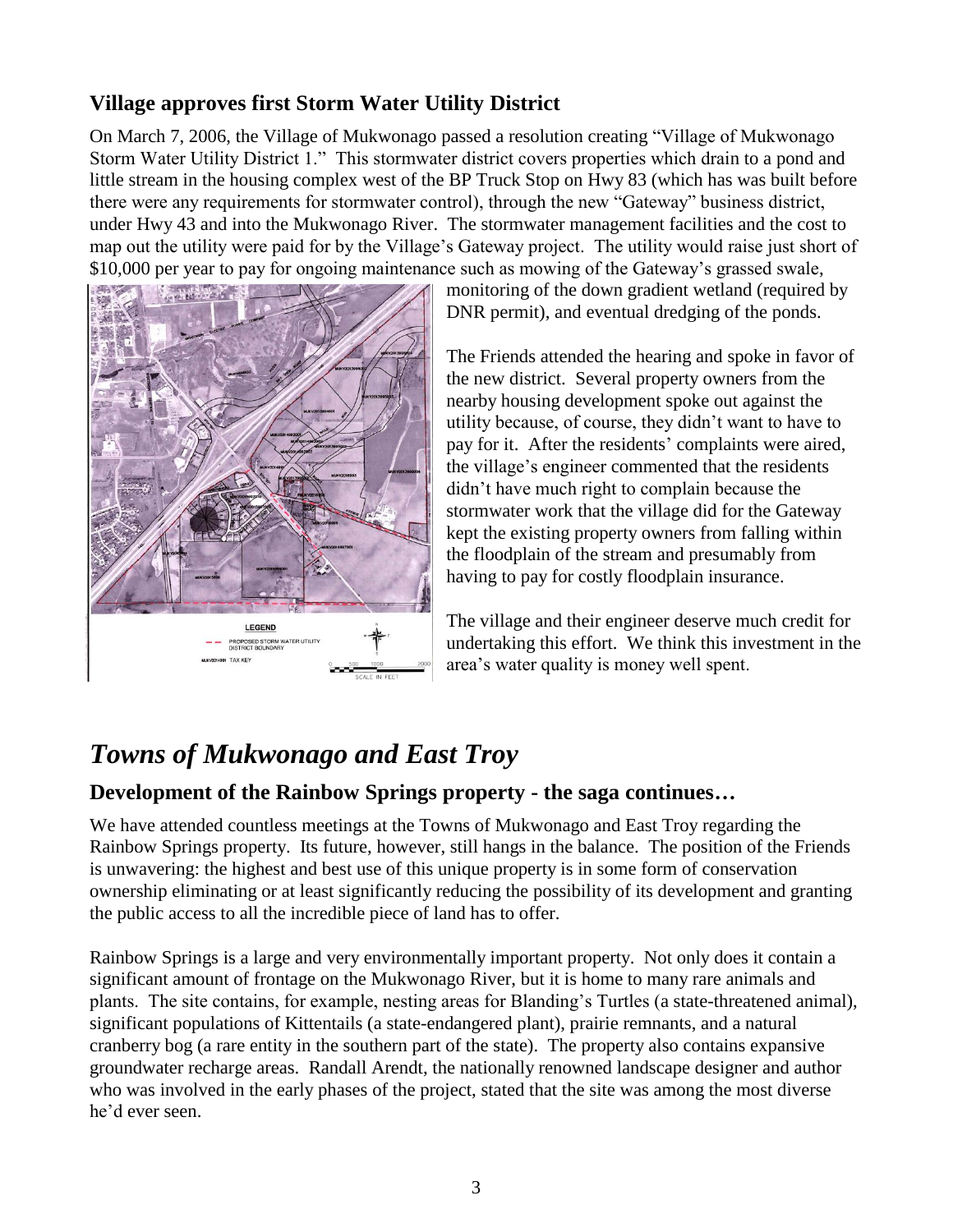Last winter property owner Michael Feker assembled an impressive list of development consultants to advise him on the development of the property. The proposals, however, turned out less than impressive from a river-protection standpoint.

#### **The Town of East Troy side of the Rainbow Springs property:**

While the initial development proposal preserved upland woods and wetlands, the rest of the site contained development that was far too dense. Specifically, the existing zoning would allow for up to 60 lots on the parcel. If the lots were to be clustered, however, Walworth County would potentially allow a very generous 20% "density bonus" for a total of around 72 lots. Feker's design, in contrast, contained 150 lots, more than twice what would legally be allowed on the property.

We concluded that the proposal was excessive development dressed up as a conservation design. Of particular concern was the fact that nearly all of the lots were to be clustered on the sandy, former agricultural land that is a high quality groundwater recharge area for the river and underlying shallow aquifers. The landowner's justification was that restoration of the drainage way on the property (which had been previously channelized and dammed during construction of the golf course) and restoration of degraded wetlands and uplands on the property would require the "engine of economic development" for financing.

That was their proposal. We discussed it with Friends members and with individuals who are knowledgeable on how development affects water quality. We reached the conclusion that if we were to endorse this proposal we would be "throwing out the baby with the bathwater." A "cookie cutter" development (bad as they are!) would be better. The East Troy Plan Commission and Town Board agreed and turned down the proposal. Feker quickly returned with a "cookie cutter" proposal which would carve the parcel into 5, 10 and 20 acre parcels, as he is entitled under the existing zoning. This proposal was subsequently approved, preliminarily, by the Town of East Troy.

As this was going on, Vice President Ezra kept the parties who are interested in preserving the property through a negotiated purchase "at the table" so that all possible avenues for raising funds could be explored. As of yet, these negotiations have not come to fruition, but we understand they are ongoing and continue to hold out hope for a positive outcome.

#### **The Town of Mukwonago side of the Rainbow Springs property:**

The landowners are proposing a development on the Town of Mukwonago side of the property with a density that is more or less within the current zoning. Many details remain to be worked out before the town would/could approve the plan. We will continue to be involved in every stage of the process.

So, with the Rainbow Springs property, as with most things in life, it ain't over until it's over. We stand ready to jump in on the development proposal process at any time should it resume again, and we remain encouraged that development will not actually be the final outcome for this property should a negotiation for the property's permanent conservation be worked out among the property owners and several of our partners in conservation, including the DNR, The Nature Conservancy, the Waukesha County Land Conservancy, and the Friends. So, hope for the best and stay tuned on this one.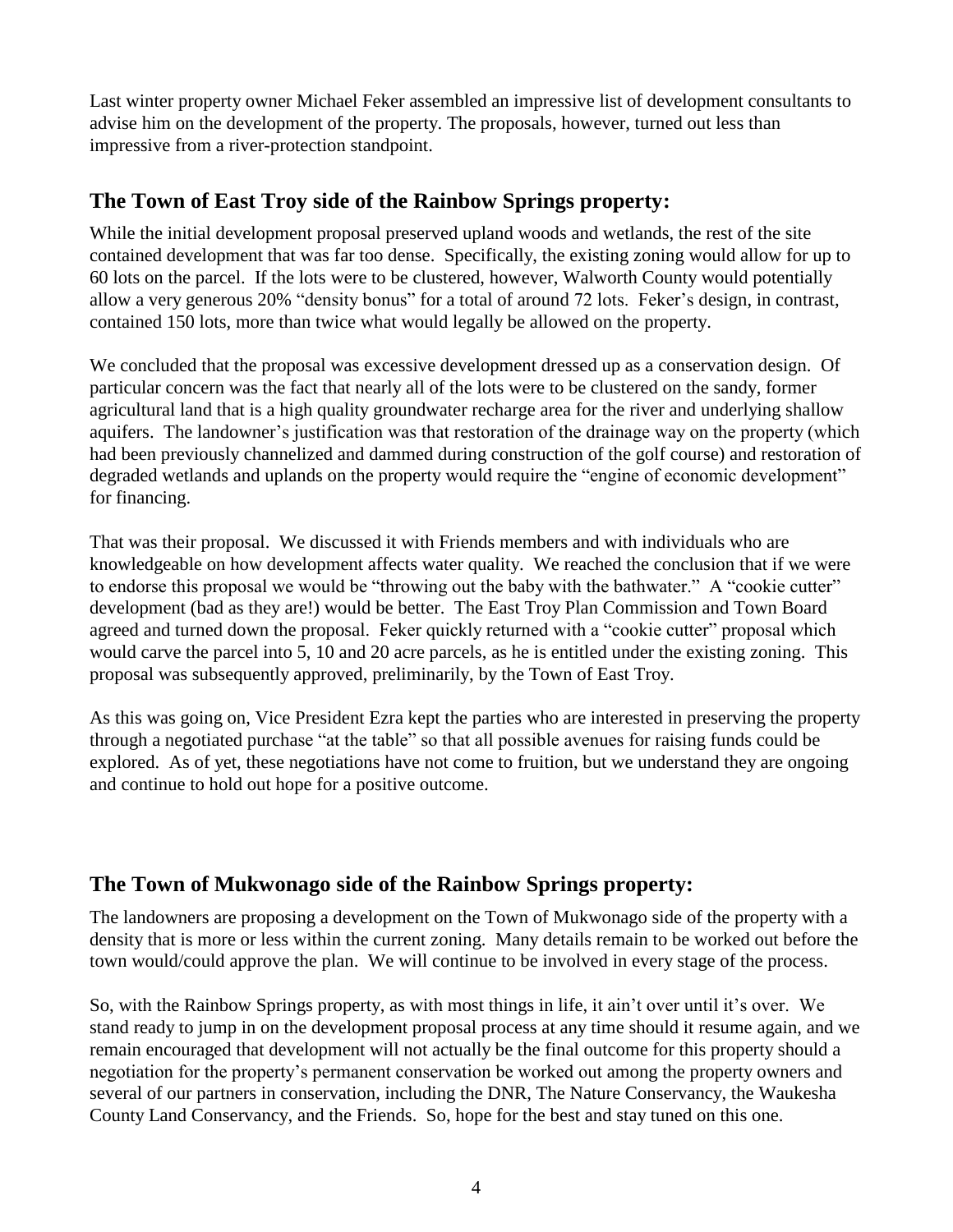#### *We couldn't do it without the generous support of our members!*

When the development proposals for the Rainbow Springs property came to the table, we knew we had to take action if we were to minimize this development's damage to the river. So, we hired the nationally renowned stormwater design firm, Conservation Design Forum, of Elmhurst, Illinois, to help us assess the best way to design the development and its stormwater management system to protect the river. This cost us several hundred dollars. Normally, we ask the landowners and developers we work with to pay for these services, but in some cases, like this one, we must pay ourselves. Here, we needed to get out in front of the process (conceptual plans come before detailed preliminary plats and stormwater plans) and get some qualified and credible input from someone we could trust. So at least we have our foot in the door on the stormwater concerns of *this* proposal. Of course, we would not be able to play this role without the generous support of our members, which gives us the ability to pay for expert help in situations like this. Thank you!

# *Town of Mukwonago*

#### **Town of Mukwonago passes conservation subdivision ordinance**

In the fall of 2005, the Town of Mukwonago passed a conservation subdivision ordinance. The Friends' Ezra Meyer spent many hours working with the town helping in this effort. The ordinance mandates a minimum of 40% open space in a "cluster type" development, and it requires certain types of watershed friendly stormwater management facilities.

During the public hearing the Friends and the Metropolitan Builders Association of Greater Milwaukee (MBA) both spoke in favor of the measure. Said a representative of the MBA, "It's not exactly what we wanted, but we generally support it." The town had asked for MBA's input during the drafting of the ordinance and incorporated their concerns into the final proposal.

This type of development is what we would like to see in most instances where development will occur. The upside of a conservation subdivision, from the standpoint of developers and communities, is that, if done well, it becomes highly sought after by consumers in the rural housing market. Unfortunately, even though that's the case, many traditional developments continue to be built, either due to communities not having ordinance language on the books to allow conservation-designed subdivisions or due to developers not understanding the value of this approach. Having a conservation subdivision ordinance on the books is an important step to encourage a better style of development. We applaud the Town of Mukwonago for this accomplishment.

#### **Development proposed on the Jakober property**

The Jakober property is located on the northeast corner of the intersection of Highways E and NN in the Town of Mukwonago. Jericho Creek runs from north to south through properties on the west side of Highway E, directly across the highway from the Jakober property. Due to its proximity to the creek and the potential for stormwater runoff from this development to impact the Mukwonago River, we chose to get involved on this one from an early stage.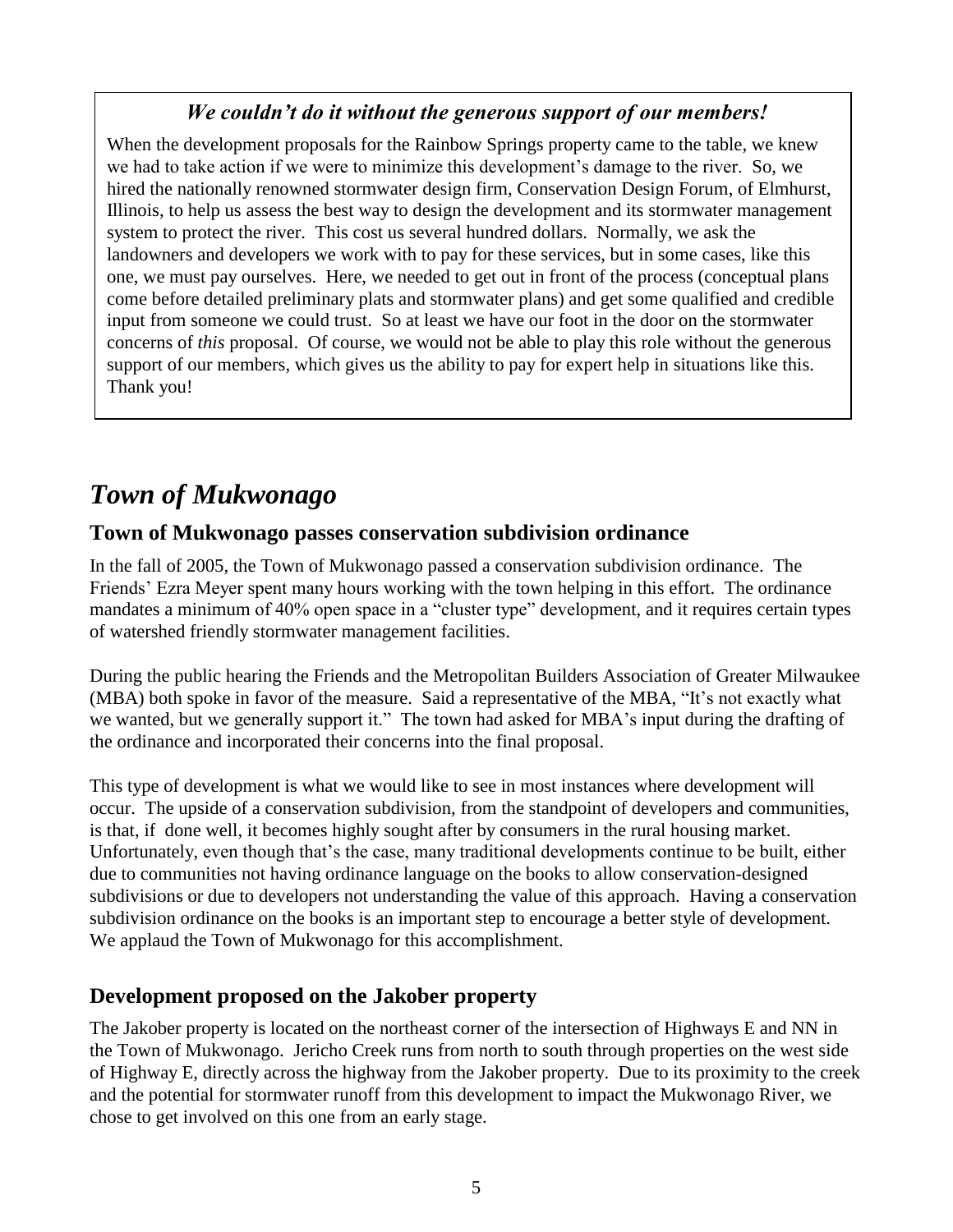This 96-acre parcel has mostly gently rolling topography, and it has been in agricultural production for many years. There is a 5-acre wetland (officially considered an Environmental Corridor) and some steeply-sloped land on the northwest corner of the property.

The developer proposed several alternatives for the property. The Friends and the neighbors who live adjacent to the property all asked the developer to do a conservation design development consistent with the conservation design ordinance that the town passed in the fall of 2005. A conservation design would have clustered the homes on smaller lots and preserved land for groundwater recharge and, possibly, hiking trails, prairie restoration, and/or farming. The developers chose not to go the conservation subdivision route, citing "competition from the many smaller lots that have recently been approved in the Village of Mukwonago."

We do not agree with this decision, considering that conservation designed subdivision lots have been, and continue to be, a hot commodity, but the bottom line is that we ended up here with a compromise. The developers ended up getting a Planned Unit Development approved. The lots ended up at about 1.5 acres each (less than the 3 acres allowed by county zoning but more than the 0.75-acre minimum size that the town's conservation subdivision ordinance would require).

On the bright side, the Friends asked that the developers incorporate into their design "low impact" stormwater provisions to preserve the groundwater flow to Jericho Creek. The developers agreed and hired the cutting-edge stormwater design firm of Montgomery and Associates from Madison to do the design work. We believe this firm has the expertise to minimize the development's adverse impact on Jericho Creek, and we will continue to monitor the process to see that the outcome is as low impact as possible.

#### **Purchase of Development Rights (PDR)**

The Town of Mukwonago PDR Committee, of which our own Ezra Meyer is a member, has been working hard for over three years now to move this issue ahead.

Taxpayer funding and support for the measure will go before the voters via a referendum on the town's April 2007 ballot. The question, in a nutshell, will be whether town property taxpayers are willing to help fund a PDR program in the town with fifty cents per \$1000 assessed value of their property taxes (\$125 in any given year for a home with an assessed value of \$250,000). Other funds to support the program could likely come from the state and federal governments.

A PDR program would go a long way to help the town maintain some of its rural character, but it would also help to maintain water quality in the Mukwonago River and the lakes in the town. Protecting natural groundwater recharge areas by preventing development and the associated

#### **Purchase of Development Rights**

(from our 2005 newsletter)

The Friends would be glad to see purchase of development rights programs adopted in all of the Mukwonago River watershed's towns (Eagle, Mukwonago, Genesee, East Troy, and Troy), or perhaps even at the level of Walworth and Waukesha Counties. PDR is an effective technique for keeping farmland and other valuable open spaces open forever while preserving options for farmers and other large landowners who would rather not develop.

The way a PDR program works is that the community provides monetary compensation to a landowner who is willing to restrict his or her land from being able to be developed or subdivided forever. Compensation is equivalent to the land value the property owner gives up by restricting his or her land in this way. Unlike zoning and subdivision controls, landowner participation in PDR is entirely voluntary.

Although it can be somewhat expensive, countless examples exist from across the country (a few right here in Wisconsin) where citizens have voted in a referendum to tax themselves a little bit more to pay for everlasting farmland and open space preservation through PDR.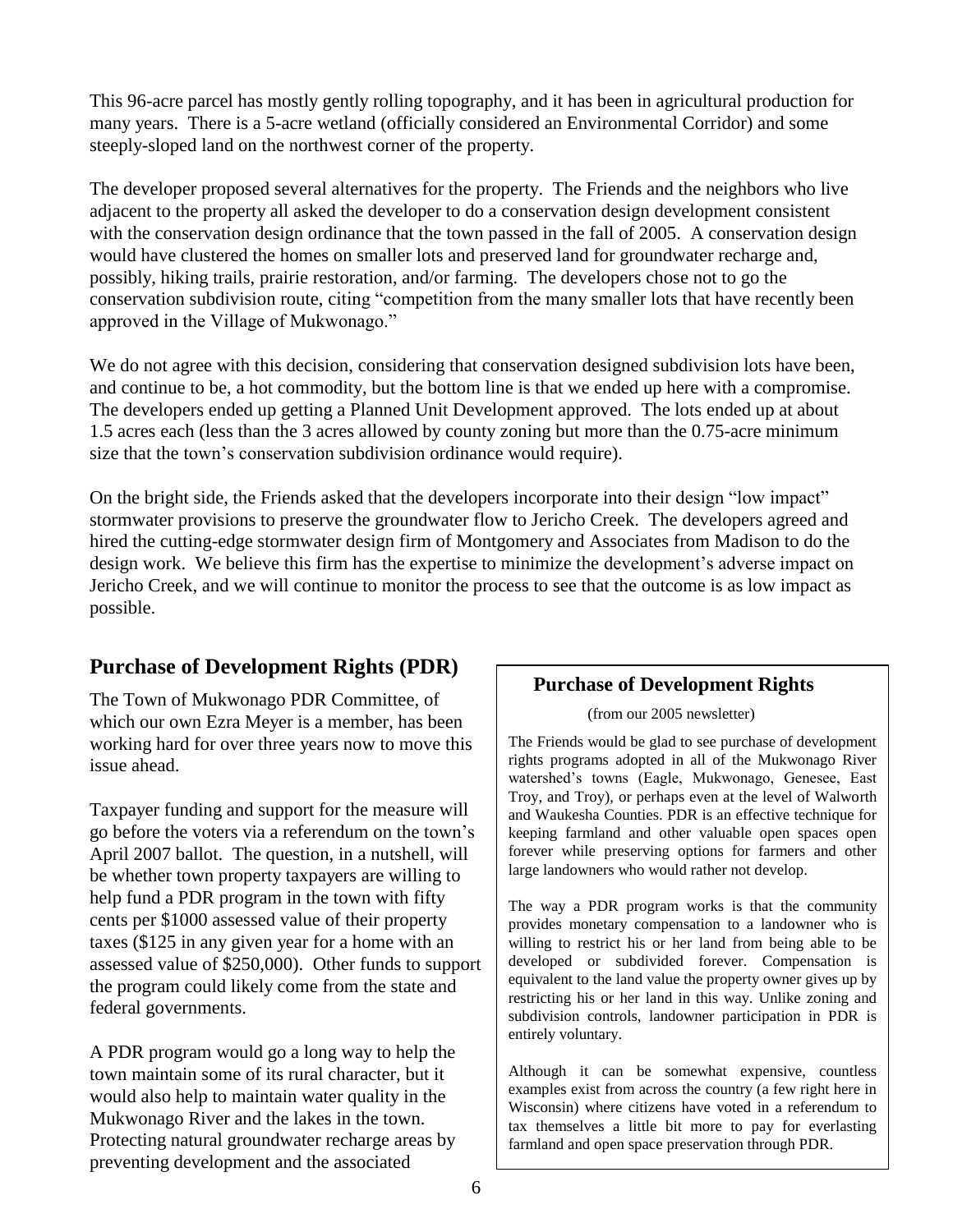impervious surfaces that can shut down recharge will maintain abundant, clean groundwater.

The proposal also makes fiscal sense in that land left open does not place demands on costly government services (including schools) that developed land, particularly land developed for residential purposes, does.

The Friends are glad this issue will come up for a vote of support in the Town of Mukwonago. We hope the referendum passes, as similar measures have in countless places across the country. (See the Trust for Public Land's LandVote website here [www.tpl.org/landvote/](file:///G:/www.tpl.org/landvote/) for more information.)

If you reside in the Town of Mukwonago, please remember to get out and vote on April 3, and please encourage your family, friends, and neighbors in the town to do the same. Thank you!

#### **December 2006 work party**

Our mission explicitly deals with promoting good land use throughout the watershed. One part of that is restoring quality natural habitats, whether in the river, along its banks, or in upland areas away from the river. With the latter habitats in mind, we agreed to co-sponsor a work party on December 3, 2006 with the Waukesha County Land Conservancy (WCLC) in the Town of Mukwonago.

Background: After receiving approval for their residential development (see Fall 2002 Friends newsletter), Harmony Homes, the developer of Lakewood Farms Preserve, gave 25 acres of high quality wetlands and adjacent steeply-sloped land to WCLC. The Conservancy's parcel is located north of Hwy LO across from and just east of the main entrance to Rainbow Springs.

Before it came to WCLC, the parcel had been neglected for many years and was overgrown with invasive brush and plant species (buckthorn, thistles, etc.). We cleared and burned (thanks to a previous heavy snowfall) lots of bad brush and restored a big chunk of habitat for the many species that live there, including the state-threatened Blanding's Turtle. Thank you to all who attended!





**Volunteers cut and burn brush. Note the difference in cleared Conservancy property vs. overgrown, non-managed neighboring property.**

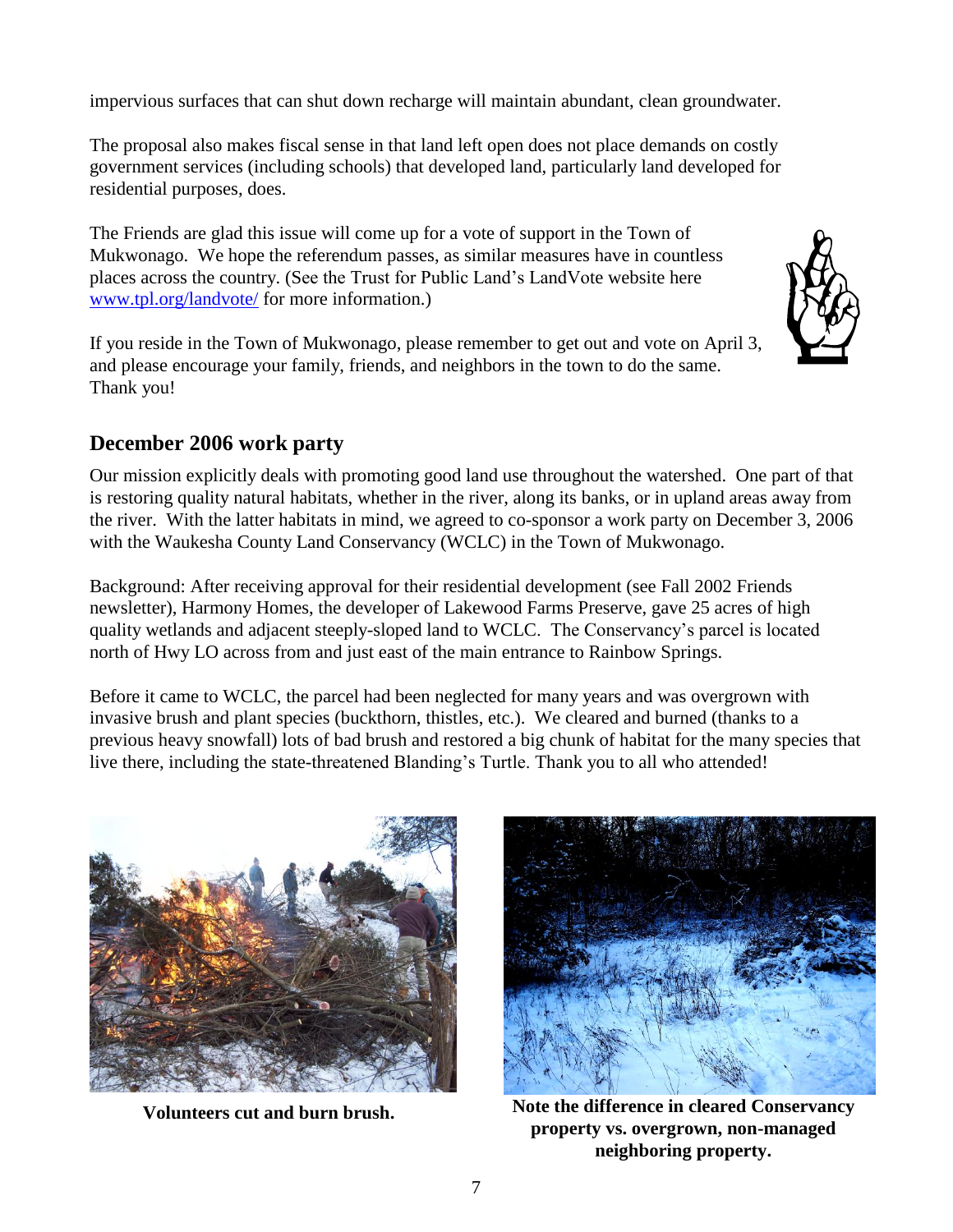# *Other Good Things to Know*

#### **High capacity wells**

The 12/27/06 edition of the *Mukwonago Chief* reported that the Village of Mukwonago has agreed to join three other municipalities in spending \$11,000 each to fund "a regional groundwater study (or computer model) that will result in documents that can be used in a court of law, should a lawsuit about groundwater occur."

Of course, pumping from high capacity wells (those pumping over 100,000 gallons/day) and its potential to draw down the water table have, for good reason, recently become very contentious issues in the Mukwonago River watershed and other parts of Southeastern Wisconsin. Stay tuned for updates on this topic!

#### **State groundwater legislation**

The DNR held public hearings in December of 2006 to solicit input on proposed administrative rules relating to groundwater pumping and high capacity wells. (State agencies write administrative rules to implement laws passed by the legislature.) The proposed rules (known as NR 820) are meant to carry out a 2004 law aimed at assuring that trout streams and a limited set of other high quality lakes and rivers are not harmed by high capacity well pumping.

Many of those commenting on the rules -- including two partner organizations that the Friends look up to: the Wisconsin Association of Lakes [\(www.wisconsinlakes.org\)](file:///G:/www.wisconsinlakes.org) and the River Alliance of Wisconsin [\(www.wisconsinrivers.org\)](file:///G:/www.wisconsinrivers.org) -- indicated their strong feeling that the original law did not go far enough. It still leaves groundwater-fed wetlands, most of the state's lakes, and too many rivers and springs unprotected from groundwater pumping. The DNR, however, can only modify the rules within the confines of the law passed by the legislature. Statewide water conservation groups and the Friends will continue to monitor developments on these DNR rules, and we will watch for an opportunity for the legislature to improve the laws. We will keep you apprised of opportunities for citizen input.

The proposed rules also set the geographical boundaries for "Groundwater Management Areas" (GMAs), where groundwater levels have been drawn down 150 feet or more as a result of pumping. The designated areas are Waukesha County and Brown County in Northeast Wisconsin (home of Green Bay). These recommendations were drawn up by a Groundwater Advisory Committee (GAC), which is made up of a broad range of stakeholders representing industry, municipalities, other water users, and conservation interests.

The GAC called for local control of groundwater resources within GMAs, and the DNR's proposed rules reflect this. This means that local governments would have groundwater management plans drawn up with the help of regional planning agencies. These plans would contain several key provisions such as water conservation plans, a public participation component, and local planning to protect recharge areas and areas susceptible to groundwater contamination. The plans would have input by local government, large well owners, and other interests. The GAC also called for state funding to help with this planning. At Governor Doyle's request, the DNR and Public Service Commission have drawn up a report that outlines how water utilities can reduce their customers' water usage and how to develop a statewide water conservation strategy.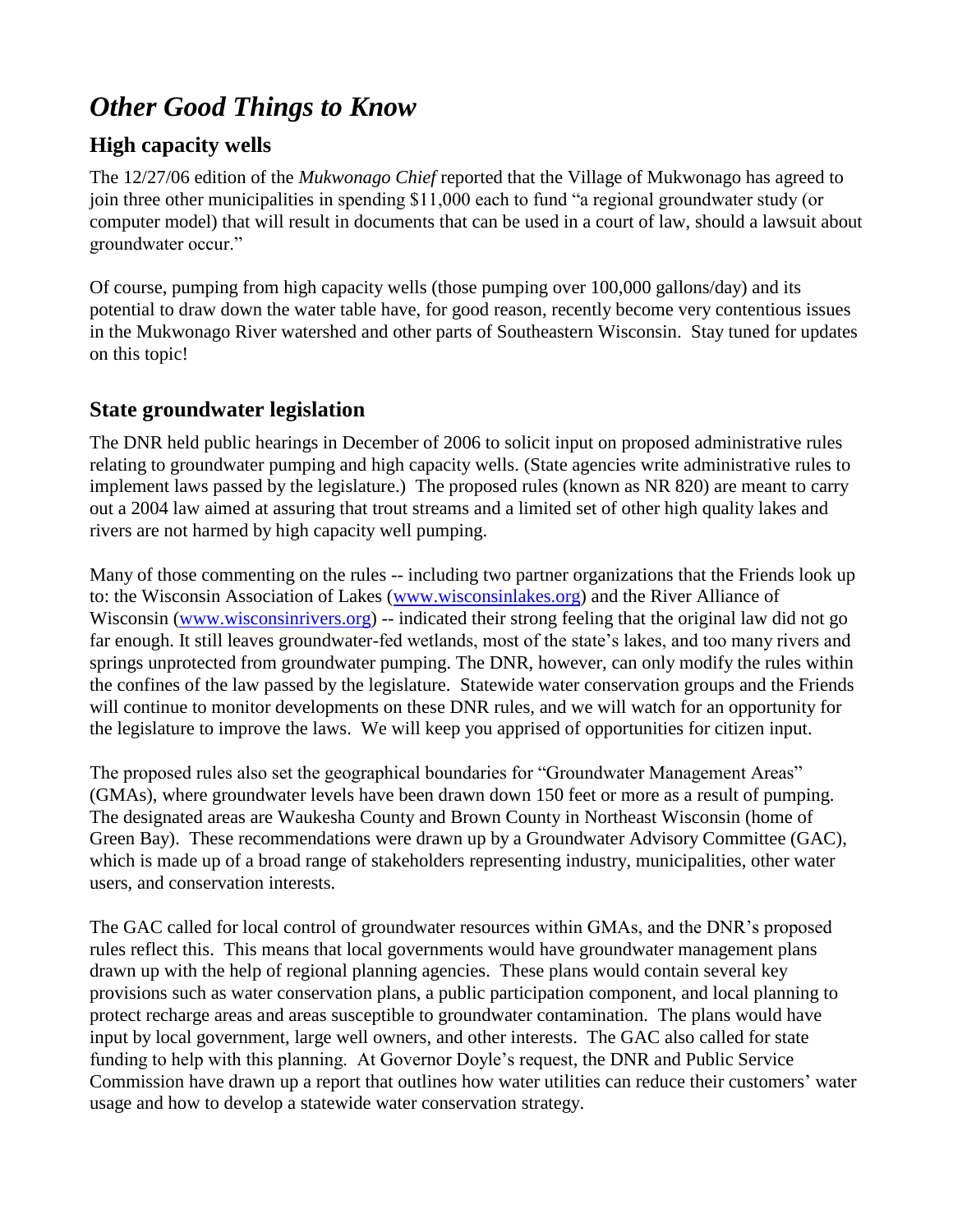#### **Mukwonago River Fish Committee**

A number of expert biologists (from the DNR, the University of Wisconsin, the Southeastern Wisconsin Regional Planning Commission, etc.) meet regularly with managers and concerned parties (including the Friends) to discuss the fish and other species in the Mukwonago River and to determine what, if any, action should be taken to maintain and enhance this great diversity of species.

The committee took very positive action recently. They urged the DNR to discontinue their longstanding practice of stocking non-native Brown Trout in the river and to stock and otherwise encourage native Brook Trout instead. We have long been concerned about this issue, as Brown Trout are an aggressive predator species not native to the area. The DNR, to their credit, has finally agreed. The lack of competition should help the river's population of native Brook Trout and other species inhabiting the cold stretches of the river. Thanks to DNR for taking this positive step!

#### **Help for the river's beleaguered mussels**

On April 10, 2006, the Friends attended and spoke at the Conservation Congress Spring Meeting in Waukesha. (Meetings are held in all Wisconsin counties on the same night each year in the spring.) The Conservation Congress serves in an advisory capacity to the Natural Resources Board, which can change fish and game harvest quotas and recommend legislative changes, among other things.

There were two issues on the agenda that could affect the river.

The first proposal was to "Prohibit recreational harvest of live freshwater mussels from inland waters of the state, excluding the Great Lakes and the Mississippi River." Mussels are considered one of the most endangered families of animals in North America. The Mukwonago River has been found to contain some of most diverse and dense mussel beds in Wisconsin, including some threatened and endangered species. Over the last several years, though, many of the river's mussel beds have been seriously depleted. According to local game wardens the cause was intentional harvesting. This harvesting was not illegal, as the rules in place at the time allowed each person to harvest up to 50(!) pounds of mussels per day, although threatened and endangered species could not be harvested. A potential problem, though, was the fact that even experts can have trouble telling mussel species apart.

The Friends were supportive of this prohibition. We are happy to announce that the proposal was endorsed by the Conservation Congress at the 2006 meeting and ultimately became law on October 1, 2006. All "inland waters" are now closed to mussel harvest, which should greatly benefit the mussels in the Mukwonago River. Our job now is to get the word out to DNR wardens and those used to harvesting mussels, including the Hmong community, so that harvesting ceases and the river's mussel populations can begin the long, slow process of repopulating the stream's mussel shoals. They'll still have zebra mussels to contend with, but the mussels just might be breathing a sigh of relief this summer.

The second proposal, brought before the congress by Ken Zettlemier of the Waukesha County Conservation Alliance, would reclassify the entire Mukwonago River as an "Outstanding Resource Water," offering the river increased regulatory protections against potential impacts from groundwater pumping and other development activities. The designation would not change recreational uses such as

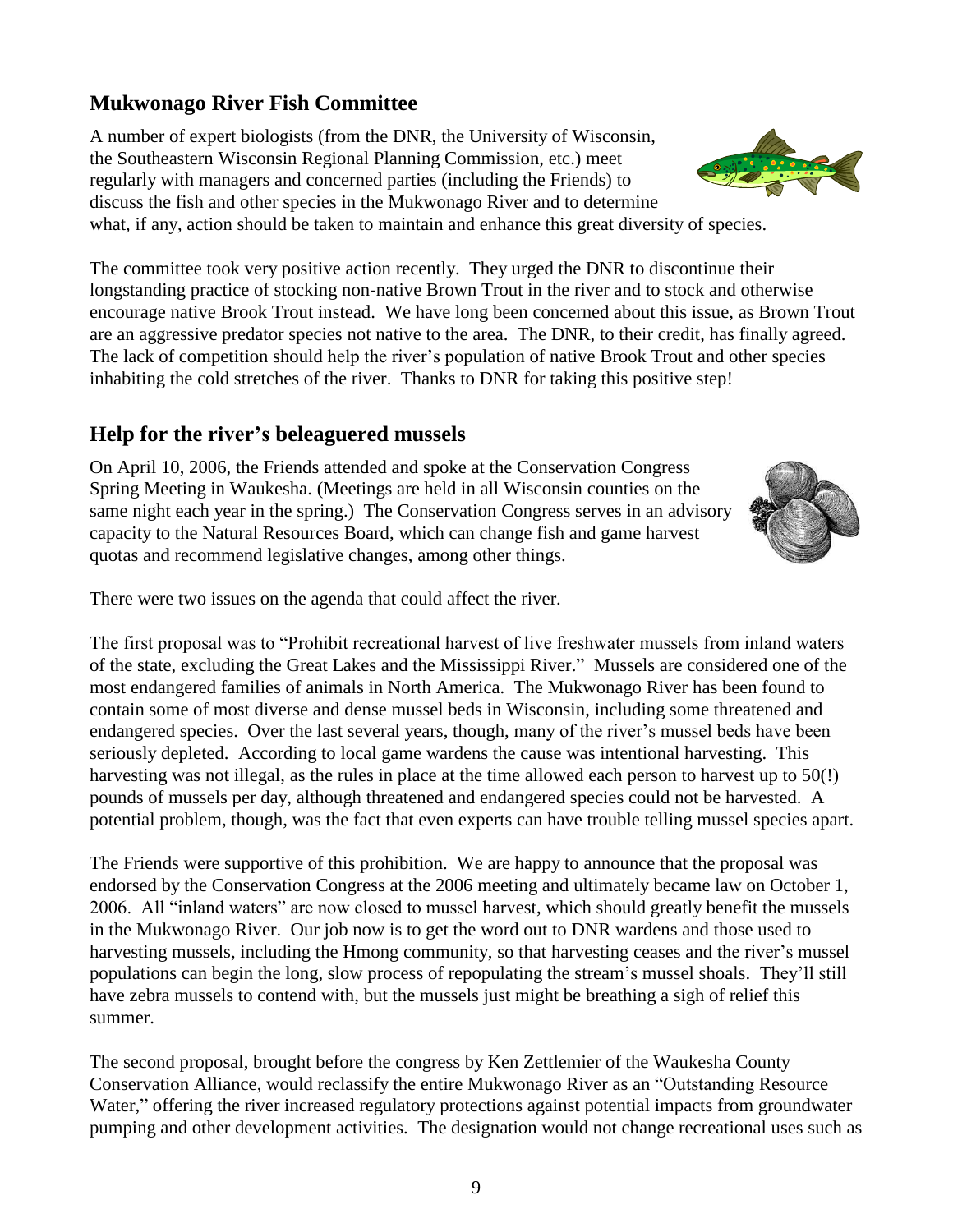fishing, canoeing, etc. in any way. The proposal was approved by the Waukesha County Conservation Congress and is now winding its way through the process to be approved (or not) a second time before it could potentially be taken up by the Natural Resources Board.

#### **The Nature Conservancy purchases important upper watershed property**

The Mukwonago Chief recently reported on The Nature Conservancy's (TNC's) purchase of 66 acres in the Town of Troy (in Walworth County) formerly owned by Robert Baker. This parcel is near the land that TNC purchased from George Williams College several years ago (west of Nature Road and Lulu Lake). We are happy that TNC is keeping an eye on this important headwaters area of the River.

# **Friends' financials**

Below is our financial statement for 2006. Contact President / Treasurer Nancy Gloe if you would like additional information.



Finally, we have just submitted our application for tax exempt  $[(501)(c)(3)]$  status with the IRS. This status will make us eligible for grants from private foundations and other sources and will ensure that donations made by supporters like you are tax deductible. Because our gross annual receipts remain under \$5000, however, it appears we can be considered tax exempt under the  $501(c)(3)$  rules now. If you donated to the Friends in 2006, consider this when filing your tax returns. It is best to seek the assistance of a tax expert and/or accountant for the best advice on these matters. This IRS website contains a great deal of useful information at a page dealing expressly with issues around tax-exempt status for groups like this one. You can find it here: [http://www.irs.gov/charities/charitable/index.html.](http://www.irs.gov/charities/charitable/index.html)

### **Friends' 2007 annual membership meeting – SAVE THE DATE!**

The annual membership meeting for the Friends of the Mukwonago River will be held on **Saturday, March 24, 2007** at the **Mukwonago Community Library** (300 Washington Avenue, 262-363-6411; [http://www.wcfls.lib.wi.us/mukcom/\)](http://www.wcfls.lib.wi.us/mukcom/) beginning at **9:30 a.m.** Watch for more details as the date approaches. We hope you will all be able to join us!